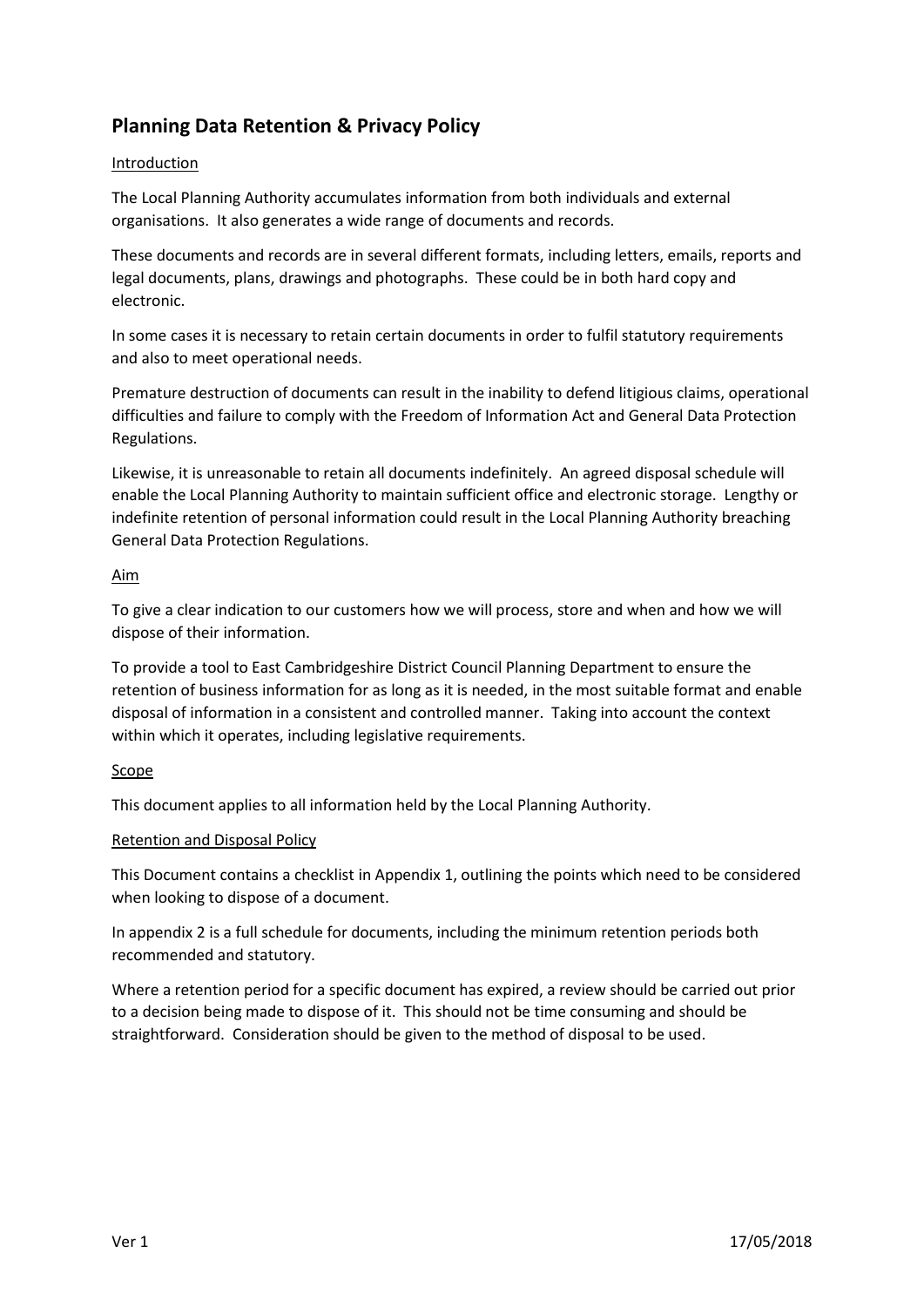Appendix 1

# Checklist to be completed before disposing of consultee and neighbour responses

|                                                                                                                                 | Yes | No |
|---------------------------------------------------------------------------------------------------------------------------------|-----|----|
| Is there any ongoing negotiations (S106 or otherwise) on the site?                                                              |     |    |
| Has the development been completed?                                                                                             |     |    |
| Is there any enforcement case (opened or closed) on the site?<br>If yes would the document be needed in any future prosecution? |     |    |
| Is there any other reason to retain for planning history for future<br>development of the site?                                 |     |    |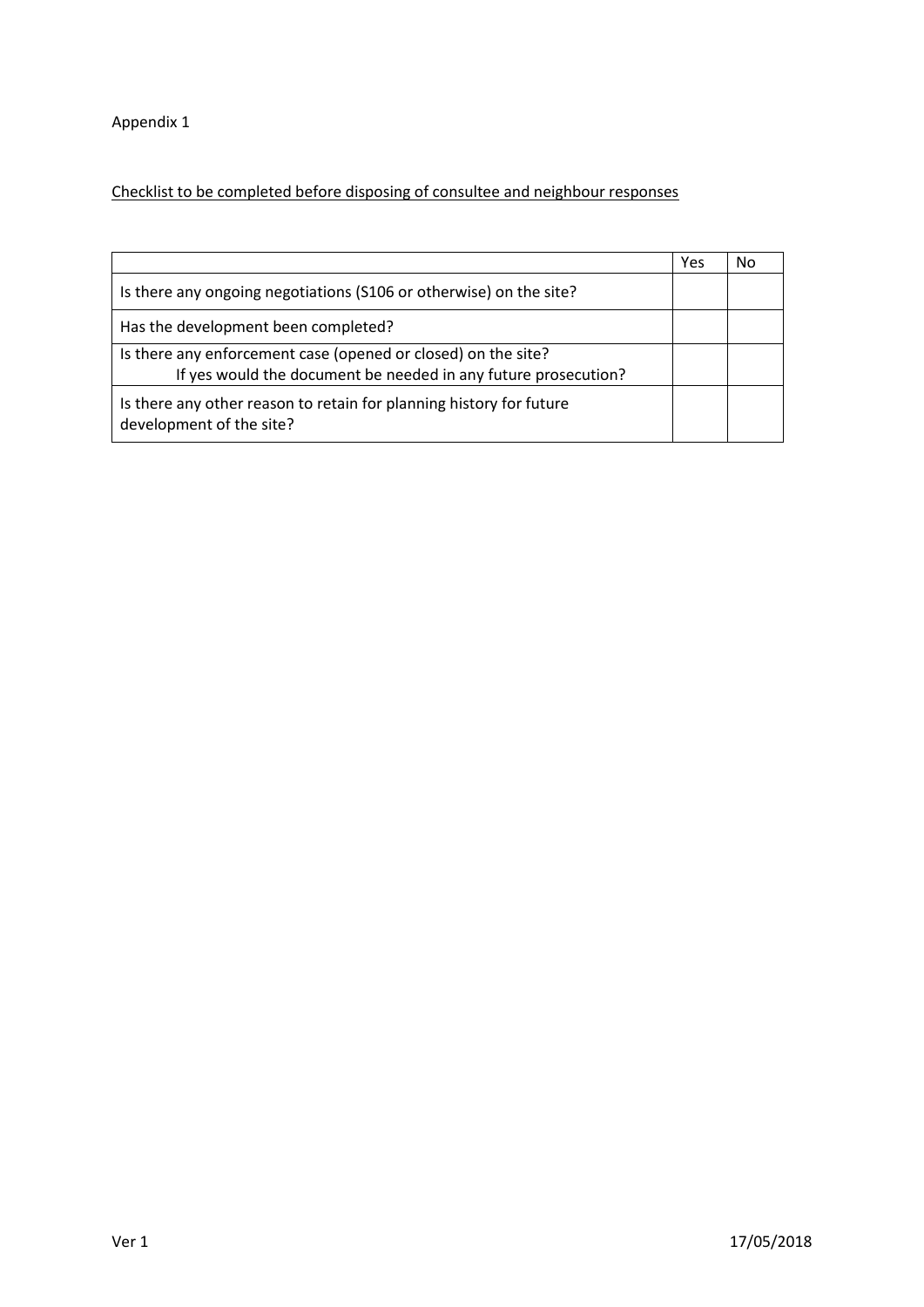### Appendix 2

| <b>Ref No</b>  | <b>Function</b><br><b>Description/Purpose of</b><br>holding                                                                                                                                         | <b>Retention Action</b>                                                                                                                                                                                                                                                                  | Information to be<br>redacted before<br>publishing online                                                                                         | <b>Disposal technique</b>                                                                                                                                         | Legislation<br>requirement                                                                                                      |
|----------------|-----------------------------------------------------------------------------------------------------------------------------------------------------------------------------------------------------|------------------------------------------------------------------------------------------------------------------------------------------------------------------------------------------------------------------------------------------------------------------------------------------|---------------------------------------------------------------------------------------------------------------------------------------------------|-------------------------------------------------------------------------------------------------------------------------------------------------------------------|---------------------------------------------------------------------------------------------------------------------------------|
| $\mathbf 1$    | <b>Valid Planning</b><br>Application submission<br>(including application<br>form, plans and<br>supporting documents<br>& any amendments<br>received) to form Part<br>1 of the Planning<br>Register | All information to be scanned on<br>receipt.<br>Paper copies are retained for 12<br>months following decision or receipt of<br>appeal decision, whichever is later.                                                                                                                      | Applicants telephone<br>and email addresses.<br>All signatures.                                                                                   | Electronic kept in<br>perpetuity.<br>Recycling for hard copies<br>as all information in the<br>public arena.                                                      | Town and Country<br>Planning<br>(Development<br>Management<br>Procedure) Order -<br>Article 40 (3), (4A), (5)<br>&(7)           |
| $\overline{2}$ | <b>Decision Notices</b><br>(Planning or Appeal)<br>and Legal Agreements<br>to form Part 2 of the<br><b>Planning Register</b>                                                                        | All information to be scanned on<br>receipt<br>Paper copies are retained for 12<br>months following decision or receipt of<br>appeal decision, whichever is later.                                                                                                                       | All signatures                                                                                                                                    | Electronic kept in<br>perpetuity.<br>Recycling for hard copies<br>as all information in the<br>public arena.                                                      | Town and Country<br>Planning<br>(Development<br>Management<br>Procedure) Order -<br>Article 40 (4), (4A), (5),<br>$(6)$ & $(7)$ |
| 3              | Consultee and<br><b>Contributor comments</b><br>to gather professional<br>opinions and local<br>views as part of the<br>planning process                                                            | All information to be scanned on<br>receipt and entered into the back<br>office system.<br>Paper copies are retained until decision<br>is issued.<br>Electronic copies kept for 6 years,<br>unless necessary to retain for longer<br>following completion of checklist in<br>Appendix 1. | Contributor names,<br>phone numbers,<br>emails and email<br>addresses.<br>Consultee signatures.<br>Car registration plates<br>if photos provided. | Paper copies will be<br>disposed as confidential<br>waste.<br>Electronic copy will be<br>removed from our<br>Document management<br>system following a<br>review. | <b>Limitations Act</b>                                                                                                          |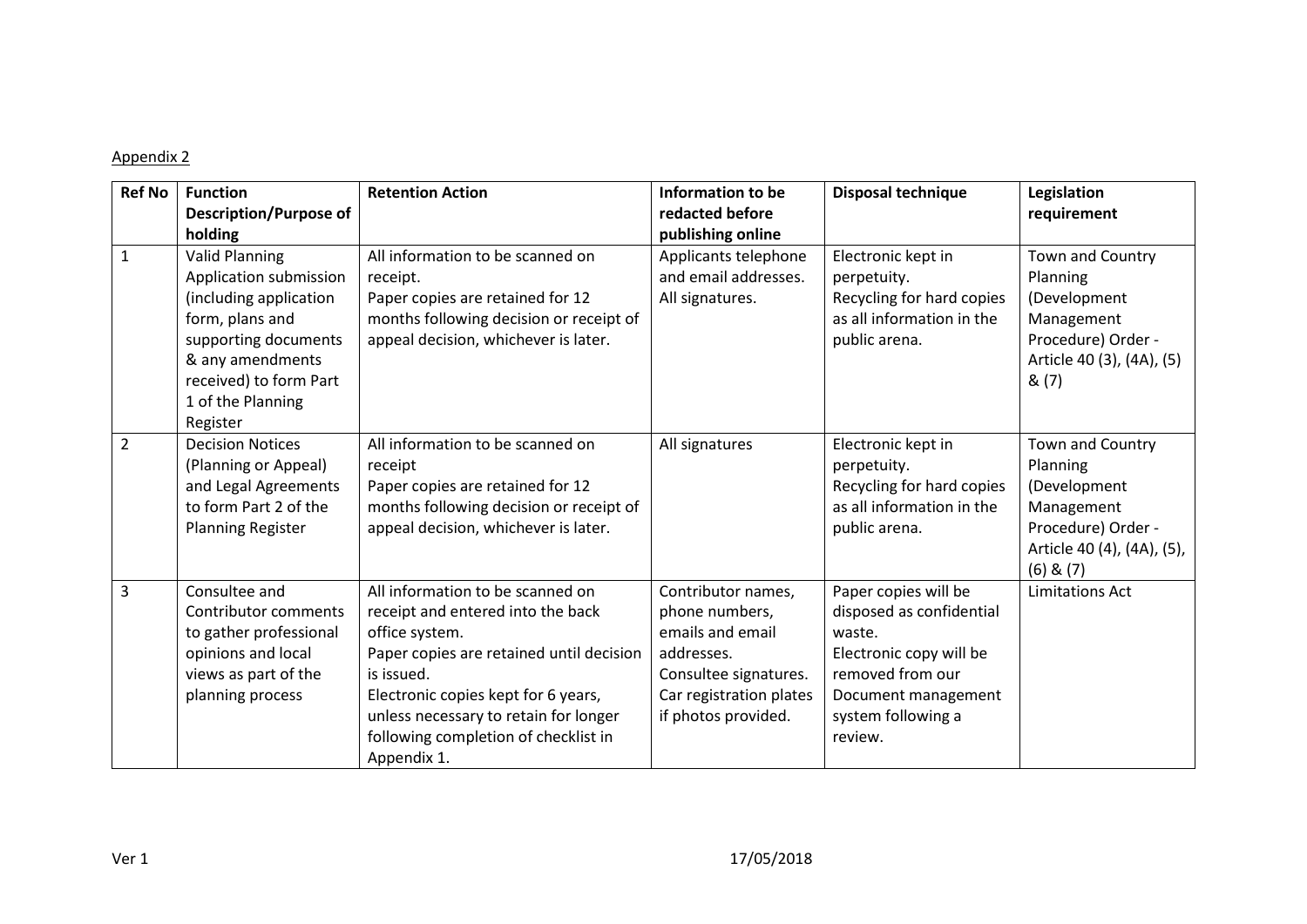| $\overline{4}$ | Agents contact details<br>to inform of Agents<br>forums, sending of<br>newsletters and<br>departmental updates.<br>To be selected when<br>registering applications | Consent to hold names and email<br>addresses until such a time they do not<br>wish to receive further information<br>from the Planning Department.<br>Annual review of Agents contact details<br>in Uniform to ensure they are still on<br>our mailing list. | As contact details will<br>be their professional<br>contacts no redaction<br>needed except for<br>signatures. | If request received to be<br>removed from mailing<br>list, deletion of electronic<br>entry.                                                                                                                                                          | <b>GDPR 2018</b>                                                                                                     |
|----------------|--------------------------------------------------------------------------------------------------------------------------------------------------------------------|--------------------------------------------------------------------------------------------------------------------------------------------------------------------------------------------------------------------------------------------------------------|---------------------------------------------------------------------------------------------------------------|------------------------------------------------------------------------------------------------------------------------------------------------------------------------------------------------------------------------------------------------------|----------------------------------------------------------------------------------------------------------------------|
| 5              | Enforcement<br>Complainants details                                                                                                                                | Information uploaded to Uniform<br>system to allow contact throughout<br>investigation. All information scanned<br>at time of case closure and hard copies<br>disposed of.                                                                                   | No documentation or<br>information available<br>publicly.                                                     | Hard copies disposed in<br>confidential waste.<br>Electronic storage of<br>personal data to be<br>deleted after 6 years<br>from case closure,<br>following completion of<br>checklist in Appendix 1.                                                 |                                                                                                                      |
| 6              | Enforcement<br>Complaint details<br>(including address,<br>nature, visits, letters)                                                                                | Information stored within our back<br>office system. Hard copies scanned in<br>during the life of the case and final<br>scan of any other document at close of<br>case.                                                                                      | No documentation or<br>information available<br>publicly.                                                     | Hard copies disposed in<br>confidential waste.                                                                                                                                                                                                       |                                                                                                                      |
| $\overline{7}$ | <b>Enforcement Notice</b><br>details (Who, When,<br>Where, What) to form<br>part of the<br><b>Enforcement Register</b>                                             | Information stored within back office<br>system. Hard copies scanned in and<br>available on Council's website.                                                                                                                                               | All signatures                                                                                                | Electronic kept in<br>perpetuity, however<br>register entry kept in line<br>with Town and Country<br>Planning (Development<br>Management Procedure)<br>Order Article (4).<br>Recycling for hard copies<br>as all information in the<br>public arena. | Town and Country<br>Planning<br>(Development<br>Management<br>Procedure) Order -<br>Article 43 (1), (2), (3)<br>&(4) |